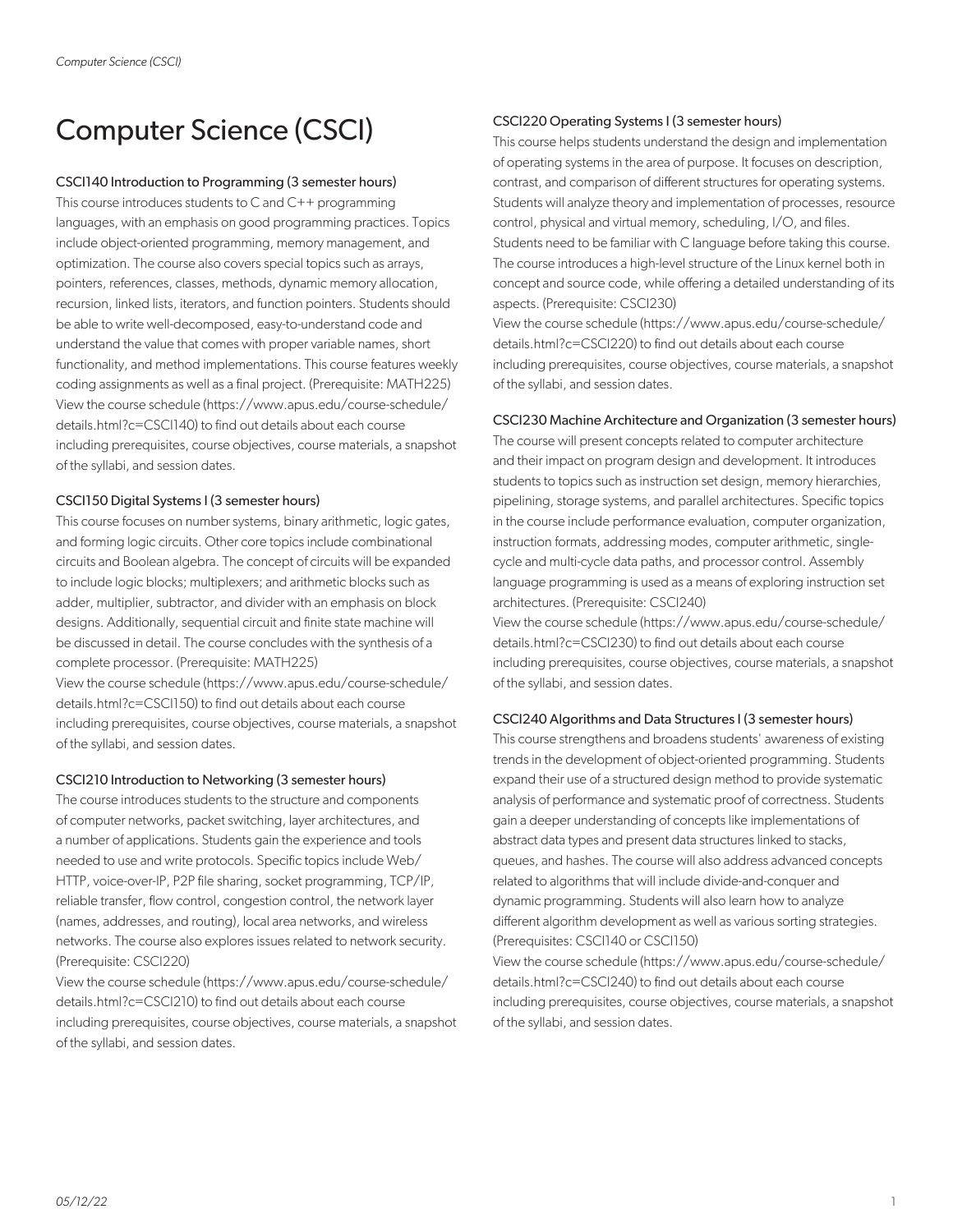## CSCI311 Network Security Fundamentals (3 semester hours)

This is an advanced course in networking and requires students to have in-depth knowledge of the 7 layers of the ISO/OSI model. The course starts with an overview of IP addressing and subnetting. A significant amount of time will be spent on routing protocols like BGP, OSPF, and EIGRP, and security issues with each of these protocols is discussed. Other topics covered in this class will include, but are not limited to, traffic engineering, multi-path routing, and segmentation. View the course schedule (https://www.apus.edu/course-schedule/ details.html?c=CSCI311) to find out details about each course including prerequisites, course objectives, course materials, a snapshot of the syllabi, and session dates.

# CSCI315 User Interface and Experience Design (3 semester hours)

Learn the fundamentals of human-computer interaction and user experience design by applying design thinking methods and acquiring the skills necessary to create interactive systems for a variety of audiences and purposes. During this course, students will learn about various types of prototyping methods, as well as how cognition and perception play an important role in affecting the experience of interaction design.

View the course schedule (https://www.apus.edu/course-schedule/ details.html?c=CSCI315) to find out details about each course including prerequisites, course objectives, course materials, a snapshot of the syllabi, and session dates.

#### CSCI320 Operating Systems II (3 semester hours)

This course presents advanced topics for operating systems. Students learn how to analyze different techniques for managing resources within the operating systems and compare different factors related to reliability and scalability. This course focuses more on file security and integrity. Students become proficient in programming systems software and gain a thorough understanding of the various types of vulnerabilities (design and/or implementation weaknesses), their underlying causes, and potential mitigation strategies. They will also know how to apply fundamental security design principles during system design, development, and implementation to minimize vulnerabilities. Students develop an understanding of how a vulnerability in a given context may be applied to alternative contexts. (Prerequisite: CSCI220) View the course schedule (https://www.apus.edu/course-schedule/ details.html?c=CSCI320) to find out details about each course including prerequisites, course objectives, course materials, a snapshot of the syllabi, and session dates.

#### CSCI325 Design for the Web (3 semester hours)

This course introduces students to applications used for the design and development of desktop and mobile web applications. In addition to applications, students are introduced to design tools, web frameworks, cloud services and storages as well as how to balance between the effective front-end design and backend processing and implementation. The HTML, CSS, and JavaScript development of client-side web applications, sending and receiving REST requests, designing models, HTML5 and CSS3 features such as CSS animation are all covered in detail using these frameworks. The emphasis will be on hands-on experience with these frameworks in web application development scenarios. (Prerequisite: CSCI315) View the course schedule (https://www.apus.edu/course-schedule/ details.html?c=CSCI325) to find out details about each course including prerequisites, course objectives, course materials, a snapshot of the syllabi, and session dates.

# CSCI335 Web Applications Programming (3 semester hours)

This course introduces students to the client-side and server-side mechanisms for developing dynamic web applications with persistent data storage. Modern scripting languages and the DOM are used for client-side programming. Server-side programming using new web programming languages and frameworks. Considerations for security. This course focuses on broad knowledge of many tools/ technologies rather than in-depth knowledge of a single tool/ technology. (Prerequisite: CSCI325)

View the course schedule (https://www.apus.edu/course-schedule/ details.html?c=CSCI335) to find out details about each course including prerequisites, course objectives, course materials, a snapshot of the syllabi, and session dates.

# CSCI336 Topics in Computer Vision (3 semester hours)

The goal of this course is to introduce students to various computer vision techniques, beginning with the fundamentals and progressing to more advanced learning and attention concepts. Image classification and annotation, object recognition and image search, various object detection techniques, motion estimation, object tracking in video, human action recognition, and image stylization, editing, and new image generation are some of the topics that will be covered. Students will learn how to use visual entropy and similar techniques to understand the key differences and overlaps between human-based and computer-based visual systems. (Prerequisite: CSCI335) View the course schedule (https://www.apus.edu/course-schedule/ details.html?c=CSCI336) to find out details about each course including prerequisites, course objectives, course materials, a snapshot of the syllabi, and session dates.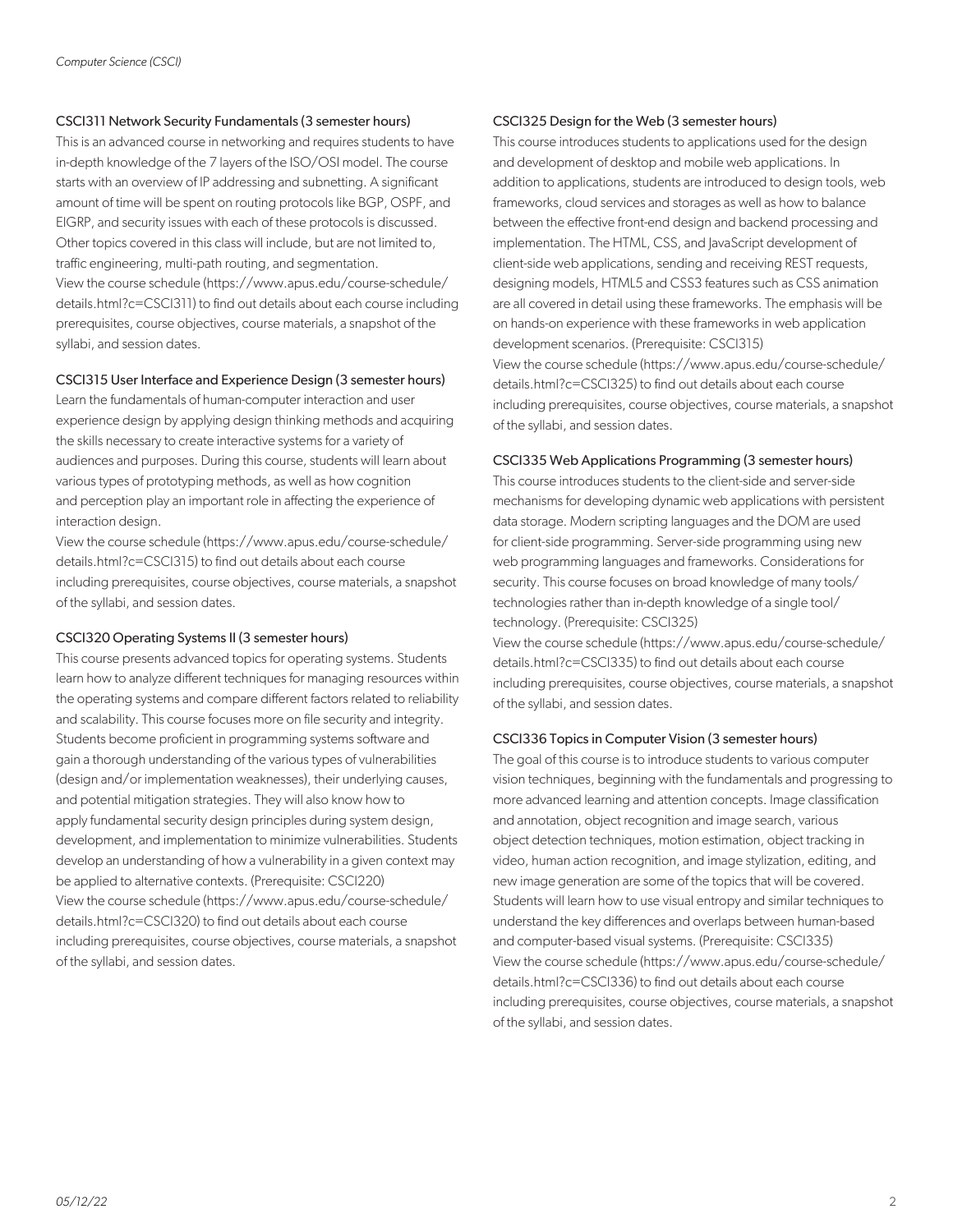# CSCI340 Program Design and Development (3 semester hours)

This course teaches students to design and develop programs. The course assumes that students have previously acquired programming skills in C, C++, and Python. Students learn advanced programming concepts that will enable them to produce reliable and maintainable code and be able to compare learned concepts to other languages. The course focuses on programming structures, constructs and writing tests as well as understanding inheritance, polymorphism, and interfaces. Moreover, students will master generic programming, appreciate the value of reflection, and write multithreaded applications. By the end of the course, students will be able to differentiate between good and bad programming practices. (Prerequisite: CSCI240)

View the course schedule (https://www.apus.edu/course-schedule/ details.html?c=CSCI340) to find out details about each course including prerequisites, course objectives, course materials, a snapshot of the syllabi, and session dates.

#### CSCI345 Algorithms and Data Structures II (3 semester hours)

The course will present advanced concepts related to hashes, trees, graphs, linear programming, and multithreading. Students study techniques for designing algorithms and for analyzing the time and space efficiency of algorithms. The course will introduce students to computational models and computational complexity like NP-Completeness, as well as how to develop key algorithms for advanced types of trees, analyze NP-Completeness, apply advanced concepts related to graphs, analyze topics related to multithreaded algorithms, and compare different algorithm strategies. The algorithm design techniques include divide-and-conquer, greedy algorithms, dynamic programming, randomized algorithms, and parallel algorithms. (Prerequisite: CSCI240)

View the course schedule (https://www.apus.edu/course-schedule/ details.html?c=CSCI345) to find out details about each course including prerequisites, course objectives, course materials, a snapshot of the syllabi, and session dates.

#### CSCI350 Digital Systems II (3 semester hours)

This course advances the student's understanding of PDLs, FPGA design flows, and ability to perform HDL-based design and implementation on FPGAs. Students learn to design, synthesize, simulate, and implement logic on an actual device, as well as understand and work with FPGA architectures, digital arithmetic, pipelining, and parallelism. Students will become knowledgeable to make a substantial modification to a simple microcontroller-based system and identify the cyber concerns associated with it. The course provides hands-on training on the use of a hardware-description language. In addition, students will be able to detect failures in security design principles, and how they can lead to system vulnerabilities that can be exploited as part of an offensive cyber operation. (Prerequisite: CSCI150)

View the course schedule (https://www.apus.edu/course-schedule/ details.html?c=CSCI350) to find out details about each course including prerequisites, course objectives, course materials, a snapshot of the syllabi, and session dates.

#### CSCI360 Introduction to Database Systems (3 semester hours)

This course helps students to understand the basic principles required to construct a functioning database free of data anomalies. A strong mathematical background may be required to manage advanced concepts of multi-valued dependency and representation theory, as well as an ability to conceptualize, design, and implement a database. The course focuses on relational database structures, with emphasis on entity relationship diagrams for data modeling, transaction properties, and functions. Students will study SQL for data description and data manipulation, as well as the use of modern APIs to access the database. (Prerequisite: CSCI345)

View the course schedule (https://www.apus.edu/course-schedule/ details.html?c=CSCI360) to find out details about each course including prerequisites, course objectives, course materials, a snapshot of the syllabi, and session dates.

#### CSCI370 Software Reverse Engineering (3 semester hours)

The discipline of reverse engineering provides the ability to deduce the design of a software component and aid in the analysis of software via decomposition. The course provides a practical foundation for all areas of software security research, including forensics, penetration testing, vulnerability research, exploit development, and malware analysis. Students will be able to use tools to safely perform static and dynamic analysis of software in order to fully understand the software's functionality. Specifically, the course focuses on reverse engineering techniques and software specification recovery, reverse engineering for malware analysis, and communications. The course also provides guidelines for dealing with obfuscated code. (Prerequisites: CSCI311 and CSCI320)

View the course schedule (https://www.apus.edu/course-schedule/ details.html?c=CSCI370) to find out details about each course including prerequisites, course objectives, course materials, a snapshot of the syllabi, and session dates.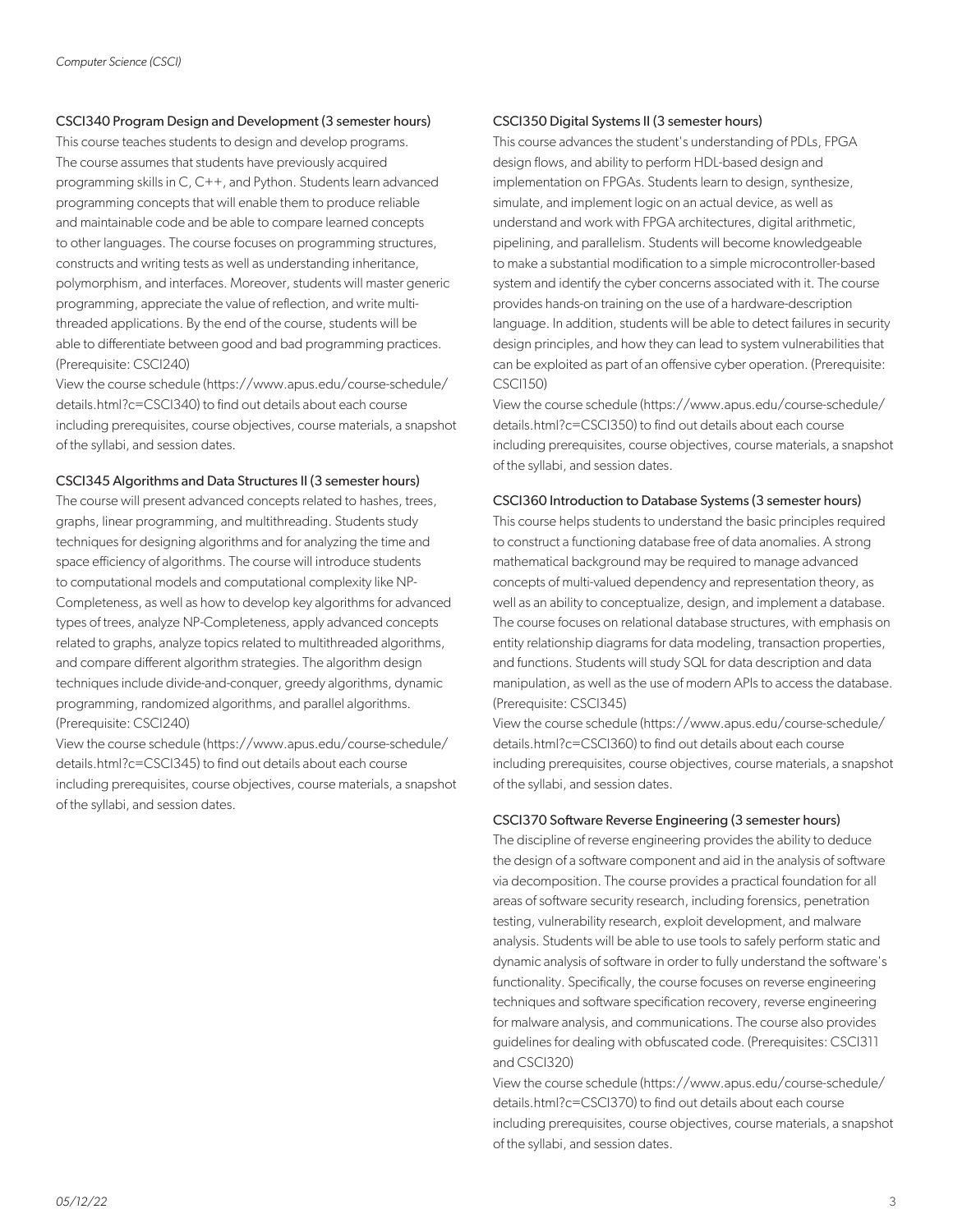# CSCI381 Machine Learning (3 semester hours)

This course provides an overview of types of problems that can be used with machine learning, as well as different variations of machine-learned methods such as supervised/unsupervised, batch/online, etc. The course discusses the main challenges of machine learning, notably the issue of data quality, as well as overfitting and underfitting data. View the course schedule (https://www.apus.edu/course-schedule/ details.html?c=CSCI381) to find out details about each course including prerequisites, course objectives, course materials, a snapshot of the syllabi, and session dates.

# CSCI386 Advanced Topics in Machine Learning (3 semester hours)

This course focused on more advanced topics on machine learning including clustering, dimensionality reduction, and emerging applications of machine learning such as recommender systems, search in unstructured data, and time series analysis.

View the course schedule (https://www.apus.edu/course-schedule/ details.html?c=CSCI386) to find out details about each course including prerequisites, course objectives, course materials, a snapshot of the syllabi, and session dates.

# CSCI390 Cellular and Mobile Technologies (3 semester hours)

This course focuses on wireless communications and networks. It covers radio propagation and propagation path-loss models; digital communication and transmission; cellular communication and WWAN architecture; antennas, diversity, and link analysis; SS and CDMA systems; and security in wireless systems. WWANs, GSM, CDMA, WAP, WLAN, WPAN, 3G/4G/5G are important concepts covered in this course. (Prerequisite: CSCI311)

View the course schedule (https://www.apus.edu/course-schedule/ details.html?c=CSCI390) to find out details about each course including prerequisites, course objectives, course materials, a snapshot of the syllabi, and session dates.

#### CSCI415 Information Visualization (3 semester hours)

Data production in research, engineering, business, and ordinary human activity is expanding at an alarming rate, as is the amount and complexity of information produced. The aim of this course is to introduce students to methods and techniques for visual representation that will help better understand complex data. The use of effective visualizations not only provides a visual interpretation of data, but they also aid in the comprehension, communication, and decision-making processes. Students will learn how the human visual system processes and perceives images, good visualization design practices, methods for visualizing data from a variety of fields, and programming interactive web-based visualizations using the D3 programming language. View the course schedule (https://www.apus.edu/course-schedule/ details.html?c=CSCI415) to find out details about each course including prerequisites, course objectives, course materials, a snapshot of the syllabi, and session dates.

# CSCI425 Information Systems Development (3 semester hours)

This course introduces students to the fundamentals of data-driven web applications and techniques for developing customized web solutions. To create fully functional project architectures for interactive exploratory data analysis, Python-based frameworks and visualization libraries are used. Students learn how to process data into a web application while keeping both front-end visual appeal and back-end functionality in mind. Understanding the web and its components is covered in detail, as is working with supervised machine learning techniques and frameworks, designing effective interactions and data visualizations, and working with relational and non-relational databases. After completion, project setups are deployed to cloud infrastructure, taking advantage of the dynamic nature of data-intensive applications. View the course schedule (https://www.apus.edu/course-schedule/ details.html?c=CSCI425) to find out details about each course including prerequisites, course objectives, course materials, a snapshot of the syllabi, and session dates.

# CSCI431 Embedded Systems (3 semester hours)

This course studies the fundamental concepts in the design and organization of modern computer systems. Topics include computer organization, instruction-set design, processor design, memory system design, timing issues, interrupts, and various performance-enhancing parallel techniques such as prefetching, pipelining, branch prediction, superscalar execution, and massive-parallel processing. The course also studies existing architectures using CISC, RISC, and VLIW designs. View the course schedule (https://www.apus.edu/course-schedule/ details.html?c=CSCI431) to find out details about each course including prerequisites, course objectives, course materials, a snapshot of the syllabi, and session dates.

#### CSCI440 Principles of Programming Languages (3 semester hours)

This course presents multiple programming languages to students and the different solution each offers. Topics include binding, binding times, data types and implementation, operations, data control, storage management, parameter passing, and operating environment. (Prerequisite: CSCI340)

View the course schedule (https://www.apus.edu/course-schedule/ details.html?c=CSCI440) to find out details about each course including prerequisites, course objectives, course materials, a snapshot of the syllabi, and session dates.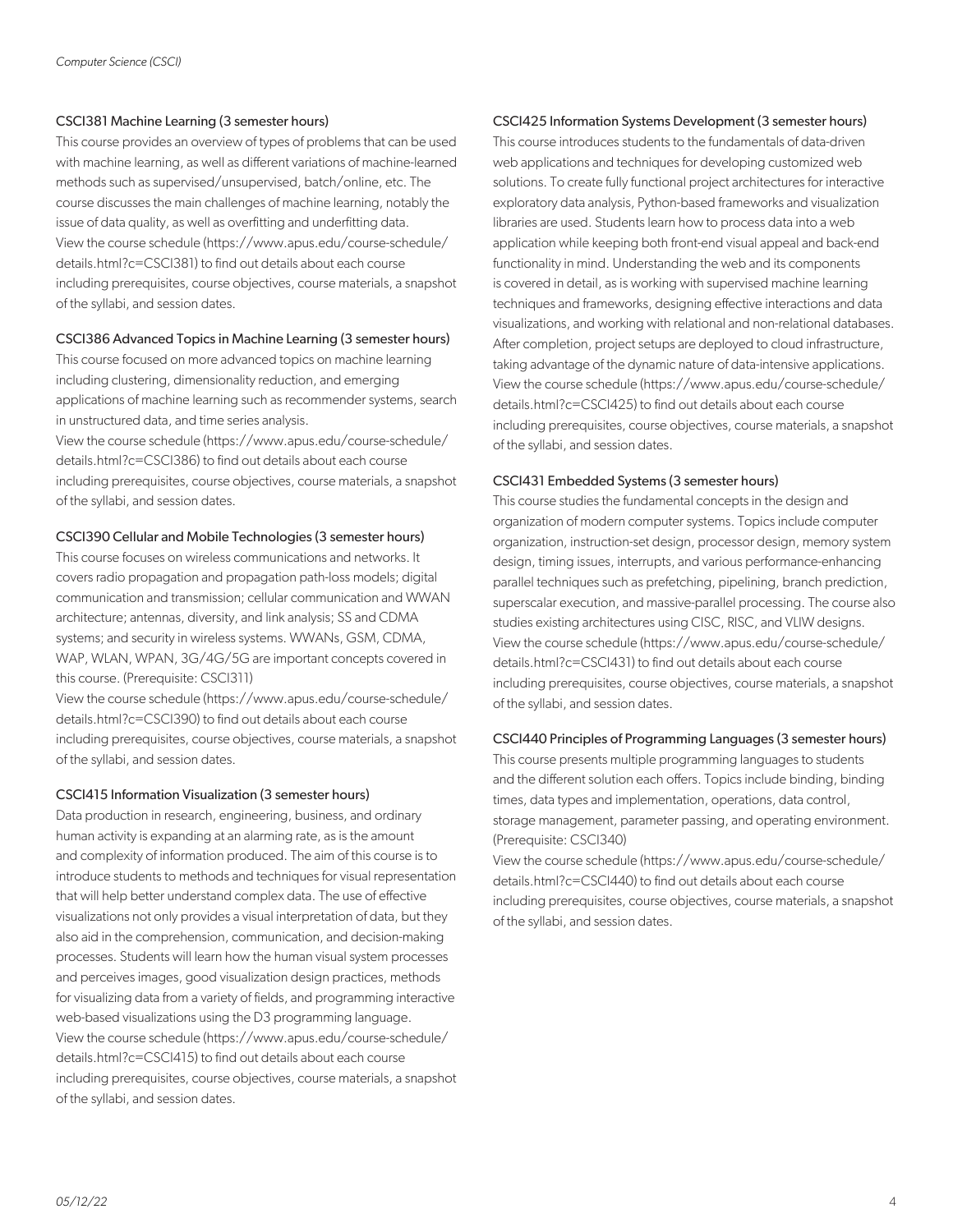# CSCI445 Formal Languages and Automata Theory (3 semester hours)

This course deals with the mathematical abstraction model of computation and its connection to formal languages. It is designed to introduce students to the theoretical development of computer science and provide conceptual tools used by practitioners in computer engineering. Students will understand how automata are used to describe computing machines and computation, as well as the concept that some things are computable while others are not. Students will comprehend the relationship between automata and computer languages, as well as describe the language hierarchy from regular expression to context free. (Prerequisite: CSCI340) View the course schedule (https://www.apus.edu/course-schedule/ details.html?c=CSCI445) to find out details about each course including prerequisites, course objectives, course materials, a snapshot of the syllabi, and session dates.

# CSCI452 Cybersecurity/Cyber Defense (3 semester hours)

This course introduces students to the ethical, theoretical, and practical issues surrounding security in computer systems and networks. Some of the topics in this course include identification of the following: reconnaissance operations, anomaly/intrusion detection, command and control operations, data exfiltration activities, and malicious code based on signatures. Students will master network security techniques and components, as well as cryptography and its uses in cybersecurity together with malicious activity detection. Understanding how defense complements offense is essential in a well-rounded cyber operations program. Students develop a sound understanding of the technologies and methods used to defend systems and networks. They will be able to describe, evaluate, and operate a defensive network architecture employing multiple layers of protection using technologies appropriate to meet mission security goals.

View the course schedule (https://www.apus.edu/course-schedule/ details.html?c=CSCI452) to find out details about each course including prerequisites, course objectives, course materials, a snapshot of the syllabi, and session dates.

#### CSCI471 Software Engineering (3 semester hours)

This course presents how to apply a systematic approach to the development of software systems. Topics explored include software development life cycles, requirements elicitation, and architectural design and design decomposition, implementation, and testing. The course reviews the modern techniques available for performing actions in these areas.

View the course schedule (https://www.apus.edu/course-schedule/ details.html?c=CSCI471) to find out details about each course including prerequisites, course objectives, course materials, a snapshot of the syllabi, and session dates.

# CSCI475 Development of Secure Software Systems (3 semester hours)

This course ensures that students know how to write robust, secure software. These methods should lead to software that maintains the confidentiality, integrity and availability of the software and data. Specific topics include system security architectures and concepts as well as secure programming principles and practices. Students will be able to demonstrate that they understand the techniques specifying program behavior, as well as the classes of well-known defects and how they manifest themselves in various languages. Students learn to understand how poor coding affects security, how to identify common coding errors, demonstrate the capability of authoring programs that are free from defects, and document code with clear and succinct explanations. (Prerequisite: CSCI471)

View the course schedule (https://www.apus.edu/course-schedule/ details.html?c=CSCI475) to find out details about each course including prerequisites, course objectives, course materials, a snapshot of the syllabi, and session dates.

# CSCI480 Introduction to Artificial Life (3 semester hours)

This course presents artificial life through the lens of simulated and/ or synthesized life and life-like processes. It begins by discussing the history of artificial life, or Alife. This course provides students with the opportunity to study the life-like processes that arise from biological and chemical phenomena, mathematical and computational models, and physical models of a variety of statistical and dynamical systems. View the course schedule (https://www.apus.edu/course-schedule/ details.html?c=CSCI480) to find out details about each course including prerequisites, course objectives, course materials, a snapshot of the syllabi, and session dates.

# CSCI484 Introduction to Artificial Intelligence (3 semester hours)

This course provides students with in-depth knowledge and skills in computer science, including the history of AI and the processes involved in training machines to learn. It covers various search methods and why they are important to AI as well as specific AI applications Topics covered enable students to continue their study of artificial intelligence. Through readings, assignments, and laboratories in which they learn to conduct analyses to meet specified objectives, students gain hands-on experience.

View the course schedule (https://www.apus.edu/course-schedule/ details.html?c=CSCI484) to find out details about each course including prerequisites, course objectives, course materials, a snapshot of the syllabi, and session dates.